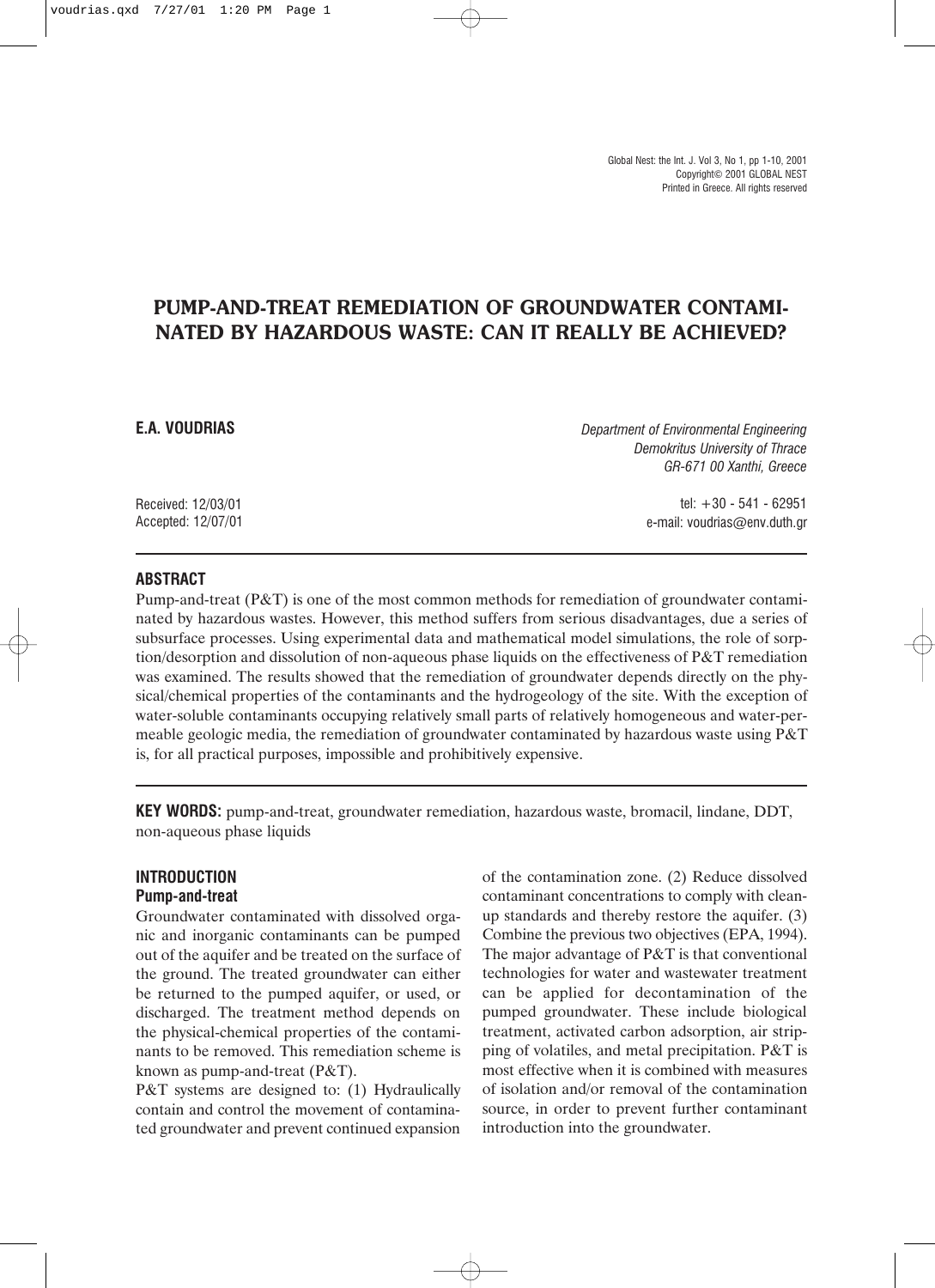The P&T remediation requires the passage of sufficient volume of groundwater through the contaminated section of the aquifer, in order to remove not only the dissolved contaminants, but also the ones that desorb from the geologic media, diffuse from zones of low hydraulic conductivity, and dissolve from solid phases or non-aqueous phase liquids (NAPLs).

The volume of groundwater contained in a contaminant plume is known as pore volume. The total volume of groundwater that must be treated on the surface of the ground is determined by the product of the pore volume and the number of pore volumes, which must be pumped, in order to decrease the contaminant concentration in the aquifer to a level equal or lower to the maximum permitted concentration. This is usually the maximum contaminant level (MCL), defined on the basis of toxicity. P&T systems are usually designed to remove 0,3-2 pore volumes of the contaminated section of the aquifer per year (EPA, 1994). Pumping at higher rates may be limited by low permeability of some sections of the aquifer or interphase mass transfer. The remediation time may be approximated by the comparison of the contaminant rate of removal, the initial mass and the mass remaining in the aquifer at any point in time.

#### Effectiveness of the P&T method

Initially, the objectives of P&T applications were to reduce contaminant concentrations at levels not exceeding those of drinking water. It was not known, however, whether P&T is capable of achieving such objectives. Real world experience shows that groundwater remediation by P&T to drinking water standards may be accomplished, perhaps only for areas with simple geology and relatively simple contamination scenarios. In general, the effectiveness of P&T systems can be compromised by a number of factors that are related to the contaminants of interest and the characteristics of the site. As a result, it is, usually, impossible to reduce dissolved contaminants to below drinking water standards in reasonable time frames, e.g., less than 10 years at many sites (Mackay and Cherry, 1989; ERA, 1994).

Monitoring contaminant concentrations with time at P&T sites reveals "tailing" and "rebound" phenomena. "Tailing" refers to the progressively slower rate of dissolved contaminant concentration decline, observed with continued operation of P&T systems. At many sites, the asymptotic, apparent residual, contaminant concentration exceeds clean-up standards. Another problem is that dissolved contaminant concentrations may "rebound" if pumping is discontinued, after temporarily attaining a clean-up standard.

Tailing and rebound may result from several physical and chemical processes that affect P&T remediation. These processes include (EPA, 1994):

- Contaminant desorption.
- Non-aqueous phase liquid (NAPL) dissolution.
- Precipitate dissolution.
- Groundwater velocity variation.
- Matrix diffusion.

In this paper we use mathematical model simulations and limited experimental data to discuss two of the most important reasons implicated in the limited effectiveness of P&T. The discussion is based on various contamination scenarios, which are considered likely to occur in the real world. Specifically, we study the P&T remediation of groundwater limited: (1) By contaminant desorption from aquifer solids. (2) By dissolution of NAPLs.

## RESULTS AND DISCUSSION Contaminant desorption

In general, the dissolved contaminants move slower than groundwater, due to their sorption onto the geologic media of the aquifer. The retardation due to sorption depends on the physical/chemical properties of the contaminants, as well as the characteristics of the geologic material. The stronger a contaminant is sorbed, the slower will move in groundwater and the more difficult will desorb, resulting in less efficient removal by P&T. Due to kinetic limitations, the rate of contaminant desorption is reduced, as manifested by a pronounced "tailing" effect. This results in significant increase of remediation time and of the volume of groundwater, which must be pumped and treated on the surface of the ground. Furthermore, if pumping of groundwater is ceased before the total quantity of the contaminant is removed from the aquifer, the contaminant concentration in groundwater might be significantly increased, due to release by slow desorption. This phenomenon is encountered during the pulsed pumping mode of P&T operation. In order to assess the effect of contaminant desorption on the effectiveness of P&T remediation, we shall consider a shallow homogeneous aquifer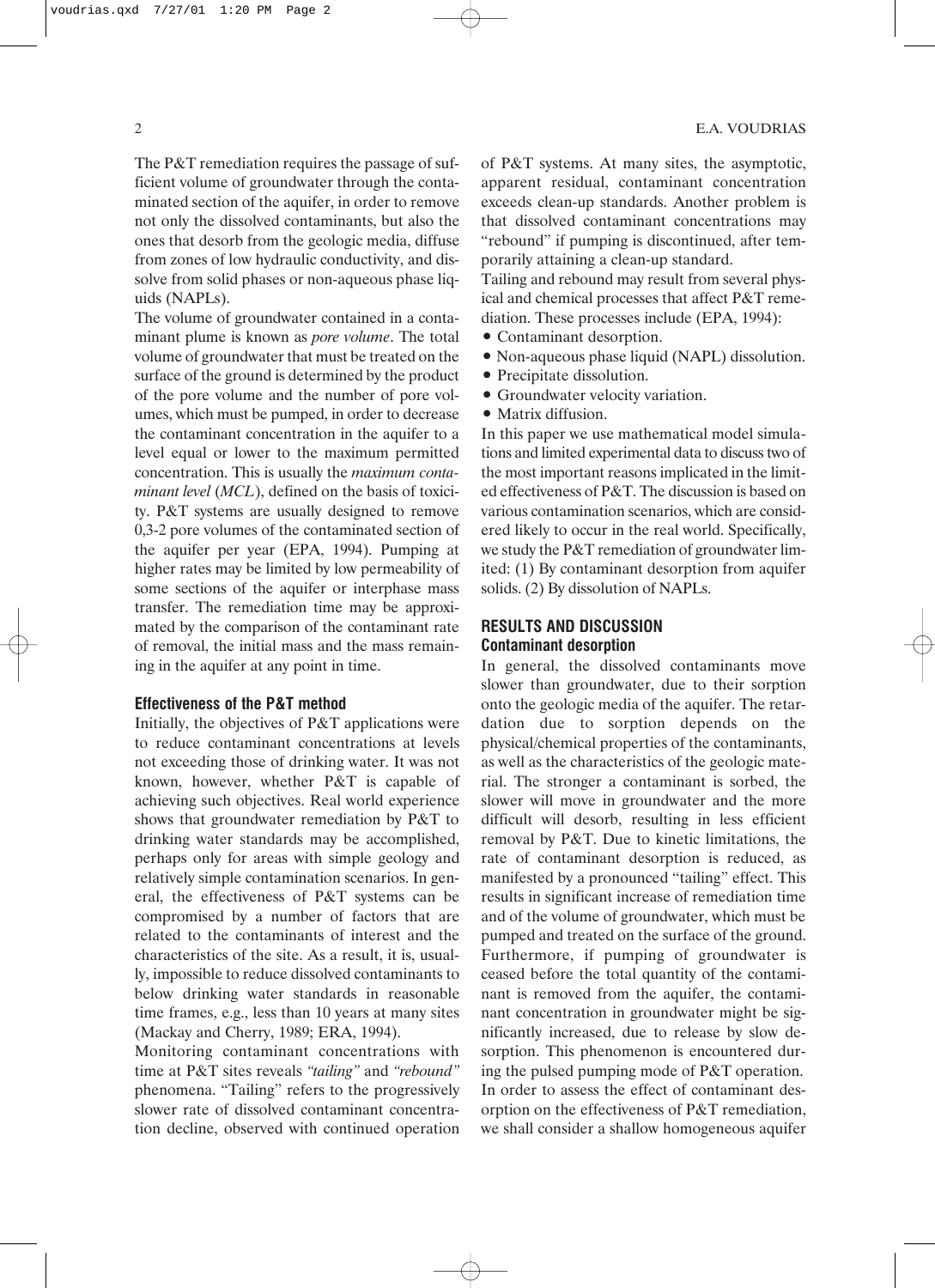| Parameter                                      | <b>Bromacil</b>    | Lindane      | <b>DDT</b>     |
|------------------------------------------------|--------------------|--------------|----------------|
| Solubility, $mg l^{-1}$                        | $815^{(1)}$        | $7^{(1)}$    | $0,0055^{(2)}$ |
| $logK_{oc}$                                    | $1,85^{(3)}$       | $2,96^{(2)}$ | $4,38^{(2)}$   |
| $f_{oc}$                                       | 0,009              | 0,009        | 0,009          |
| $K_d$ , ml g <sup>-1</sup>                     | 0,64               | 8,2          | 216            |
| ε                                              | 0,3                | 0,3          | 0,3            |
| $Q_b$ , g cm <sup>-3</sup>                     | 1,85               | 1,85         | 1,85           |
| $\mathbb{R}$                                   | 1,5 <sup>(4)</sup> | $52^{(5)}$   | $1330^{(5)}$   |
| Groundwater velocity for remediation, cm $d-1$ | 13,7               | 13,7         | 13,7           |
| $a_r$ , cm                                     | $10^{(6)}$         | $10^{(6)}$   | $10^{(6)}$     |
| Length of contaminated zone, m                 | 10                 | 10           | 10             |
| Total width of capture zone, m                 | 100                | 100          | 100            |
| Aquifer section pore volume, $m3$              | 700                | 700          | 700            |

Table 1. Input parameters for simulation of P&T remediation limited by contaminant desorption

(1) Worthing (1987)

 $(2)$  LaGrega *et al.*(1994)

(3) Watts (1997)

of small but constant thickness, contaminated by the pesticides bromacil, lindane, and DDT, which were disposed of illegally in a waste dump. The remediation plan of this aquifer includes source removal, followed by P&T remediation of the contaminated groundwater, until the dissolved contaminant concentrations are reduced by 95%, based on their maximum concentration values measured. We shall compute the expected remediation time for a contaminated section 10 m long, 100 m wide, and 2 m thick. This section was located close to the source and contains the highest dissolved pesticide concentrations,  $C<sub>o</sub>$ , uniformly distributed.

The P&T remediation is accomplished by employing a series of fully penetrating wells, positioned on a straight line and covering the entire width of the contaminated section. This well arrangement secures a one-dimensional uniform flow in the contaminated section of the aquifer.

The contaminant concentration in the wells can be simulated with the one dimensional advectiondispersion-sorption equation:

(4) Determined experimentally

(5) Determined from Equations 2 and 3

(6) Gelhar et al. (1992)

$$
R\frac{\partial C}{\partial t} = D\frac{\partial^2 C}{\partial x^2} - V\frac{\partial C}{\partial x} \qquad \text{with} \qquad (1)
$$

$$
R = 1 + K_d \frac{\rho_b}{\varepsilon} \qquad \text{and} \qquad (2)
$$

$$
K_d = K_{oc} f_{oc} \tag{3}
$$

where:  $C =$  contaminant concentration, M  $L^{-3}$ 

- $t =$  time, t
- $x =$  longitudinal Cartesian coordinate, L
- $V =$  average pore velocity in the x direction,  $L t^{-1}$
- $R$  = retardation factor
- $D =$  hydrodynamic dispersion coefficient in the x direction,  $L^2 t^{-1}$
- $K_d$  = linear sorption coefficient, L<sup>3</sup> M<sup>-1</sup>
- $\rho_h$  = bulk density of the geologic medium,  $M L<sup>-3</sup>$
- $\epsilon$  = porosity of the geologic medium
- $K_{\infty}$  = linear sorption coefficient normalized for organic carbon content,  $L^3 M^{-1}$
- $f_{oc}$  = fraction of organic carbon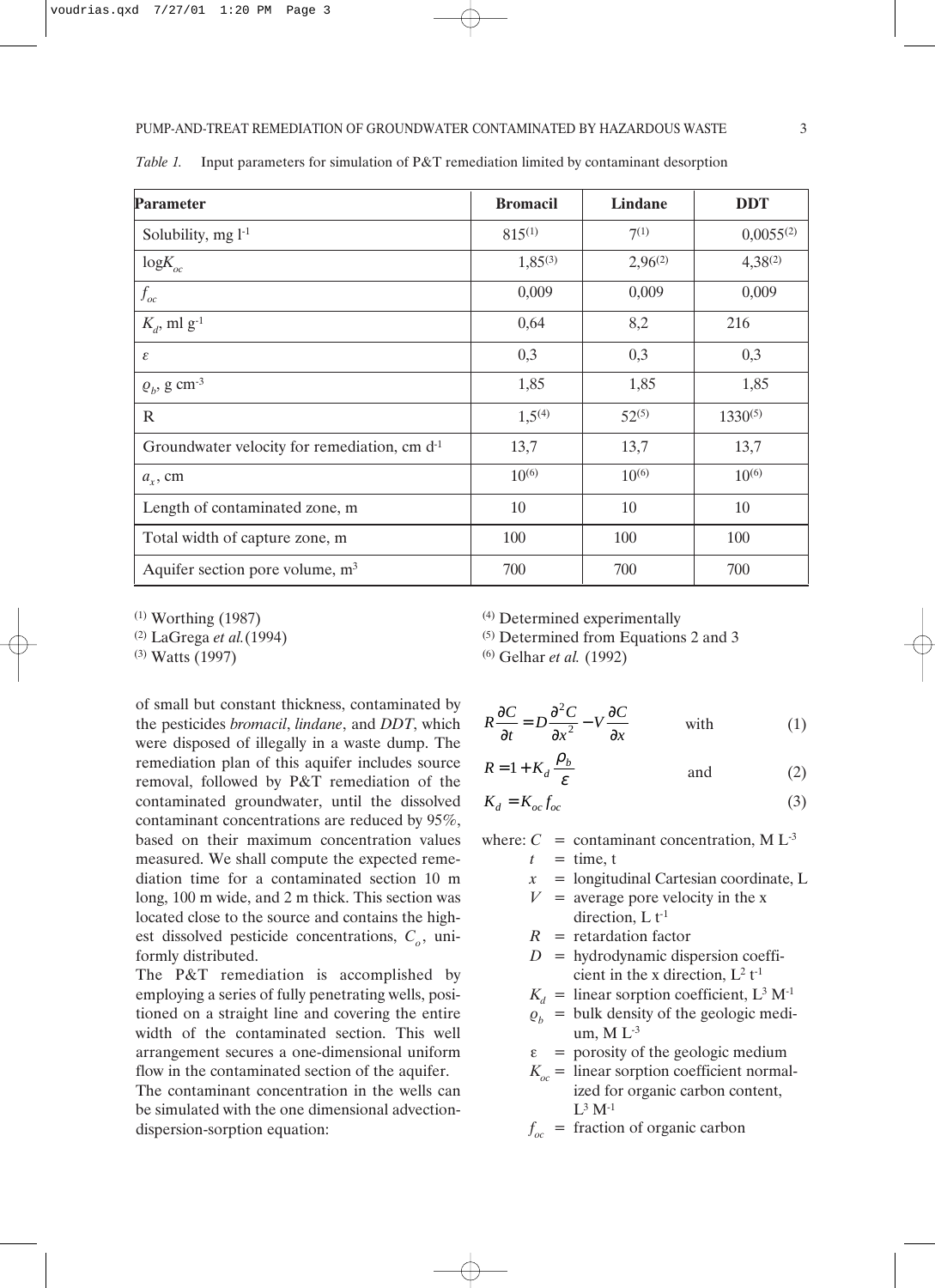

Figure 1. Experimental determination of bromacil retardation factor, using a soil column.

The simulation parameters are presented in Table 1. The retardation factors used in the simulation are 1,5 for bromacil, 52 for lindane, and 1330 for DDT (Table 1). Those for lindane and DDT were computed based on the respective linear sorption coefficient values and the organic carbon fraction of the aquifer,  $f_{oc} = 0.009$ , using Equations 2 and 3 (Karickhoff, 1984). The retardation factor for bromacil was determined experimentally, by comparing elution times of Na36Cl and [2-14C]-labeled bromacil, which were added to the top of the soil column of interest. The soil column was 30 cm long and 5 cm in diameter. Eluate fractions were analyzed by Liquid Scintillation Counting and the constructed eluate pulse curves for  $^{14}C$  and  $^{36}Cl^-$  were used to determine the retardation factor (Figure 1).

The hydrodynamic dispersion coefficient was determined using:

$$
D = a_x V + \tau D_m \tag{4}
$$

where:  $a_x$  = longitudinal dispersivity, L  $\tau$  = medium tortuosity  $D_m$  = molecular diffusion coefficient,  $L^2$  t<sup>-1</sup>

Estimates of the longitudinal dispersivity,  $a_x$ , were obtained from Gelhar et al. (1992). During the remediation phase, the average pore velocity of groundwater used in the simulation was 50 m  $\text{yr}^1$  $(13,7 \text{ cm } d^{-1})$ . Due to the relatively high groundwater velocity during the remediation phase, the diffusion component of the hydrodynamic dispersion coefficient was ignored, because it was three orders of magnitude lower than the mechanical dispersion component.

Using the appropriate initial and boundary conditions, the analytical solution of Eq. 1 (van Genuchten and Alves, 1982) and the input parameters of Table 1, we simulated the remediation by P&T of the aquifer section (Figure 2). The maximum contaminant level for each pesticide in groundwater was set arbitrarily at 5% of the respective maximum concentration value detected. The remediation time for each pesticide follows the order of the respective retardation factor and equals 1 and 14 years, for bromacil and lindane, respectively. The remediation time for DTT is several hundred years, way out of the 25-year simulation range performed for this particular problem.

Considering a total width of the capture zones of the pumping wells equal to 100 m and aquifer thickness equal to 2 m, the volume of groundwater that must be pumped and treated above ground will be approximately  $3500 \text{ m}^3$  (or 5 pore volumes) and 49000  $\text{m}^3$  (or 70 pore volumes) for bromacil and lindane, respectively. This volume refers only to the 10 m long aquifer section considered here and not the entire contaminated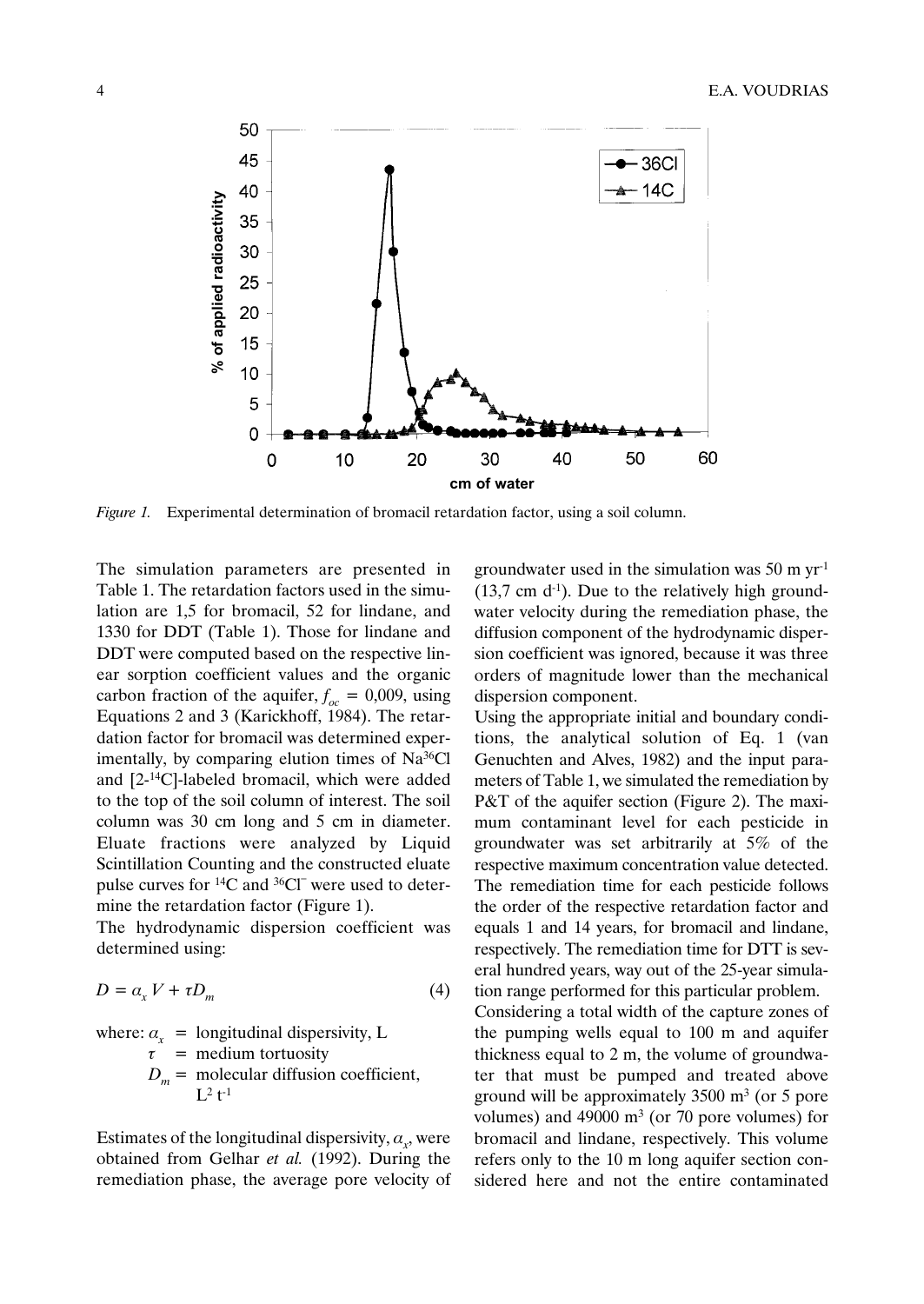

Figure 2. The effect of sorption-desorption on pump and treat remediation of groundwater contaminated by bromacil, lindane, and DDT.

area. For comparison purposes, one void volume (pore volume) of the aquifer section is only  $10 \times$  $100 \times 2 \times 0.35 = 700$  m<sup>3</sup>. Remediation of the entire plume (up and downgradient of the pumping wells) would require a much larger volume to be pumped and treated above ground. In general, for large contaminant plumes, this volume may be many thousand or million  $m^3$ , rendering P&T remediation prohibitively expensive, if not impossible. Increase of organic carbon fraction of the aquifer material would increase the value of R and, accordingly, the aquifer remediation time.

#### NAPL dissolution

Non-aqueous phase liquids (NAPLs) are liquids immiscible with water. When a NAPL is released in the vadose zone in sufficient quantity, a portion of it will become immobilized and the remaining fluid will continue to move downward. Upon reaching the water table, NAPLs heavier than water (DNAPLs, e.g., chlorinated solvents) tend to move downward, leaving behind "blobs" or "ganglia" of trapped residual. The movement continues, until they either encounter an impermeable zone or spread out to the point where the pressure head is depleted and the NAPL becomes totally immobilized, as residual. The NAPLgroundwater interface may become unstable, and this instability is manifested by "fingers" of NAPL penetrating the aquifer (Schwille, 1988). When

fingers reach an impermeable zone, they can move laterally and follow the slope of the barrier. Thus, pools of NAPLs at near saturation will form on layers of lower permeability media within an aquifer, or on the bottom of an aquifer, after displacing most of the pore water (Mackay and Cherry, 1989).

NAPLs lighter than water (LNAPLs, e.g., petroleum products) tend to spread laterally and form a pool floating at the capillary fringe, above the water table (Schwille, 1988; Voudrias and Yeh, 1994). In addition, the water table moves up and down in response to seasonal recharge and discharge and local pumping. As a result, a zone contaminated by a lighter-than-water NAPL will extend over the range of water table fluctuation. When pools or ganglia occur in the subsurface,

groundwater contamination will result from the NAPL dissolving in the water and being transported to a well at concentrations exceeding drinking water standards. Although the NAPL solubility is, generally, low, it is frequently several orders of magnitude higher than the maximum contaminant level for drinking water. Therefore, a small amount of NAPL may contaminate a large volume of groundwater. NAPL contamination in groundwater may last for many years or even centuries (Voudrias and Yeh, 1994).

In a series of experiments designed to study the removal of petroleum components or products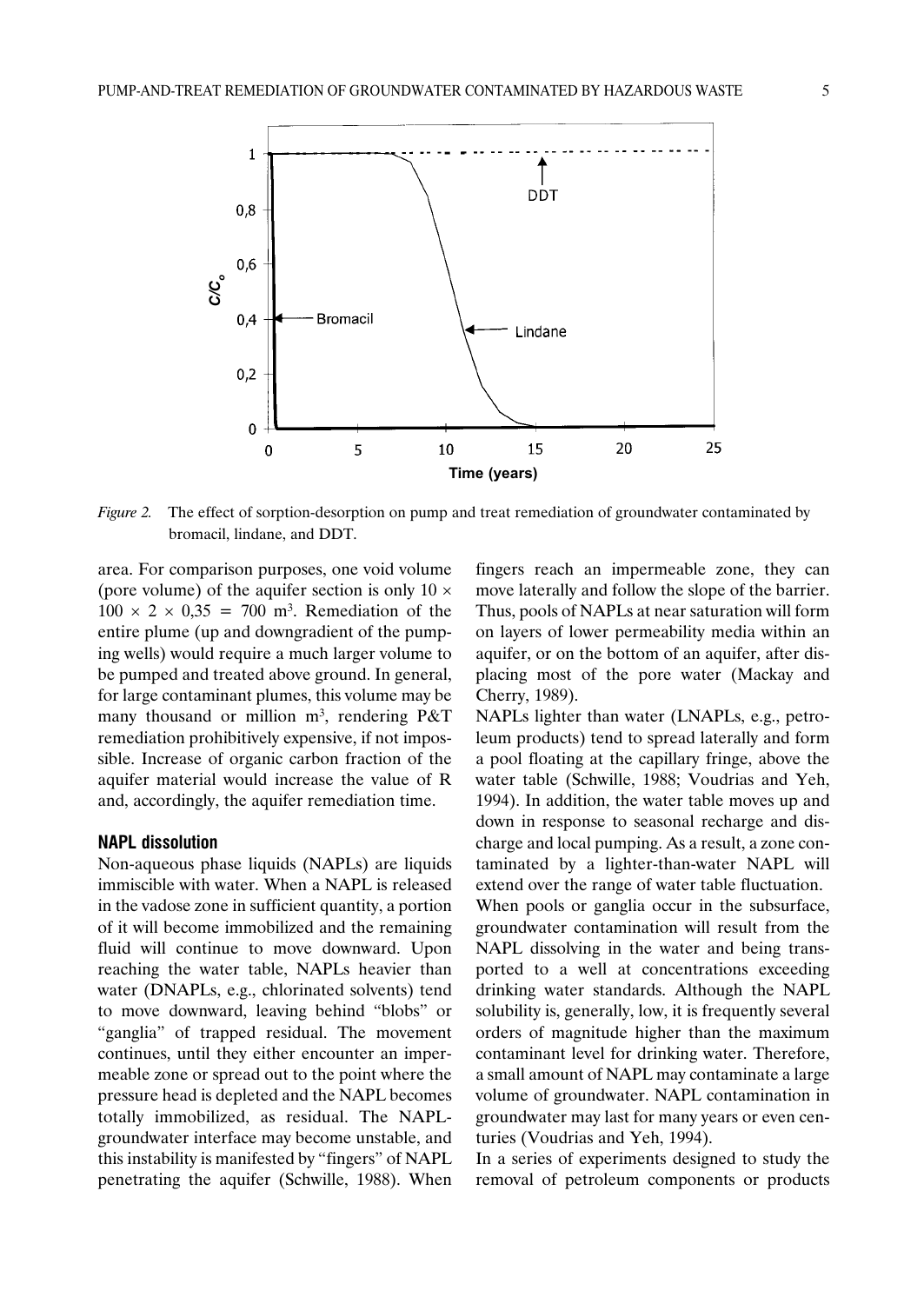| <b>Contaminant</b> | $R_i$ | Solubility $(1)$<br>in water at 20 $^{\circ}$ C, mg l <sup>-1</sup> | Volume of<br>groundwater, $m3$ | Number of<br>pore volumes |
|--------------------|-------|---------------------------------------------------------------------|--------------------------------|---------------------------|
| Benzene            | 180   | 1780                                                                | 18680                          | 180                       |
| Toluene            | 620   | 515                                                                 | 64360                          | 620                       |
| Xylene             | 1850  | 172 (at $25^{\circ}$ C)                                             | 192340                         | 1850                      |
| Ethylbenzene       | 2100  | 152                                                                 | 217670                         | 2100                      |
| n-Hexane           | 33540 | 9,5                                                                 | 3481140                        | 33540                     |

Table 2. Retardation factors, groundwater volume, and groundwater pore volumes required for removal of some jet fuel JP-4 components from the contaminated aquifer section.

(1) Verschueren (1983)

(toluene, toluene-benzene mixtures, jet fuel JP-4), an extremely large number of pore volumes was required (Voudrias et al., 1994). Mass balance calculations showed that removal of pure toluene by 98,6% by dissolution into groundwater, required 132 pore volumes of groundwater. In the case of benzene-toluene mixtures (50% each by weight), 53 pore volumes of groundwater were required for 94,6% removal of benzene and 88,3% of toluene, by dissolution into groundwater. The remainder of benzene and toluene would remain in the subsurface for extremely long times, due to significant amount of tailing observed.

In the field, the volume of groundwater required for removal of a specific component from a mixture of NAPLs would be larger than that determined in the laboratory, due to significant dispersion, sorption, and heterogeneity of the aquifer (Voudrias et al., 1994). One order of magnitude approximation for the required amount of groundwater for blob dissolution is given by Equations 5 and 6 (Borden and Piwoni, 1992; Voudrias et al., 1994).

$$
V_{wi} = R_i(PV) \tag{5}
$$

$$
R_i = 1 + K_{di} \frac{\rho_b}{\varepsilon^w} + \frac{\varepsilon^o \rho^o \gamma_i^w}{\varepsilon^w (MW_i) S_i \gamma_i^o}
$$
 (6)

where: 
$$
V_{wi}
$$
 = volume of water to flush com-  
pound i, L<sup>3</sup>

- $PV =$  aquifer pore volume,  $L^3$
- $R_i$  = linear equilibrium retardation factor for compound i, due to partitioning in the solid phase and oil
- $\varrho_h$  = aquifer bulk density, M L<sup>-3</sup>
- $K_{di}$  = linear sorption coefficient of compound i,  $L^3$  M<sup>-1</sup>
- $w,o=$  superscripts for water and oil (NAPL) phase, respectively
- $\epsilon$  = porosity for water or oil phase
- $\gamma_i$  = activity coefficient of compound i, for water or oil phase
- $\rho^{\circ}$  = density of oil phase, M L<sup>-3</sup>
- $MW_i$ =molecular weight of compound i
- $S_i$  = aqueous solubility of component i in its pure form,  $M L^{-3}$

Prerequisite for using the above equations is that the organic liquids are always in equilibrium with groundwater and are easily available for dissolution into groundwater.

In order to assess the effect of NAPL blob dissolution on the effectiveness of P&T remediation, we shall consider a section of an aquifer with dimensions 10 m  $\times$  10 m  $\times$  3 m and with total porosity equal to 0,35. The section has been contaminated with jet fuel JP-4, released from a leaking underground storage tank. The degree of saturation is 0,30. Considering insignificant contam-

inant sorption (
$$
K_{di} = 0
$$
) and  $\frac{\gamma_i^w}{\gamma_i^o} = 1$ , the volume

of groundwater and the number of pore volumes required for removal of some JP-4 components is presented in Table 2. The number of pore volumes increases significantly with decreasing constituent solubility, ranging from 180 for benzene to 33540 for n-hexane. Obviously, the required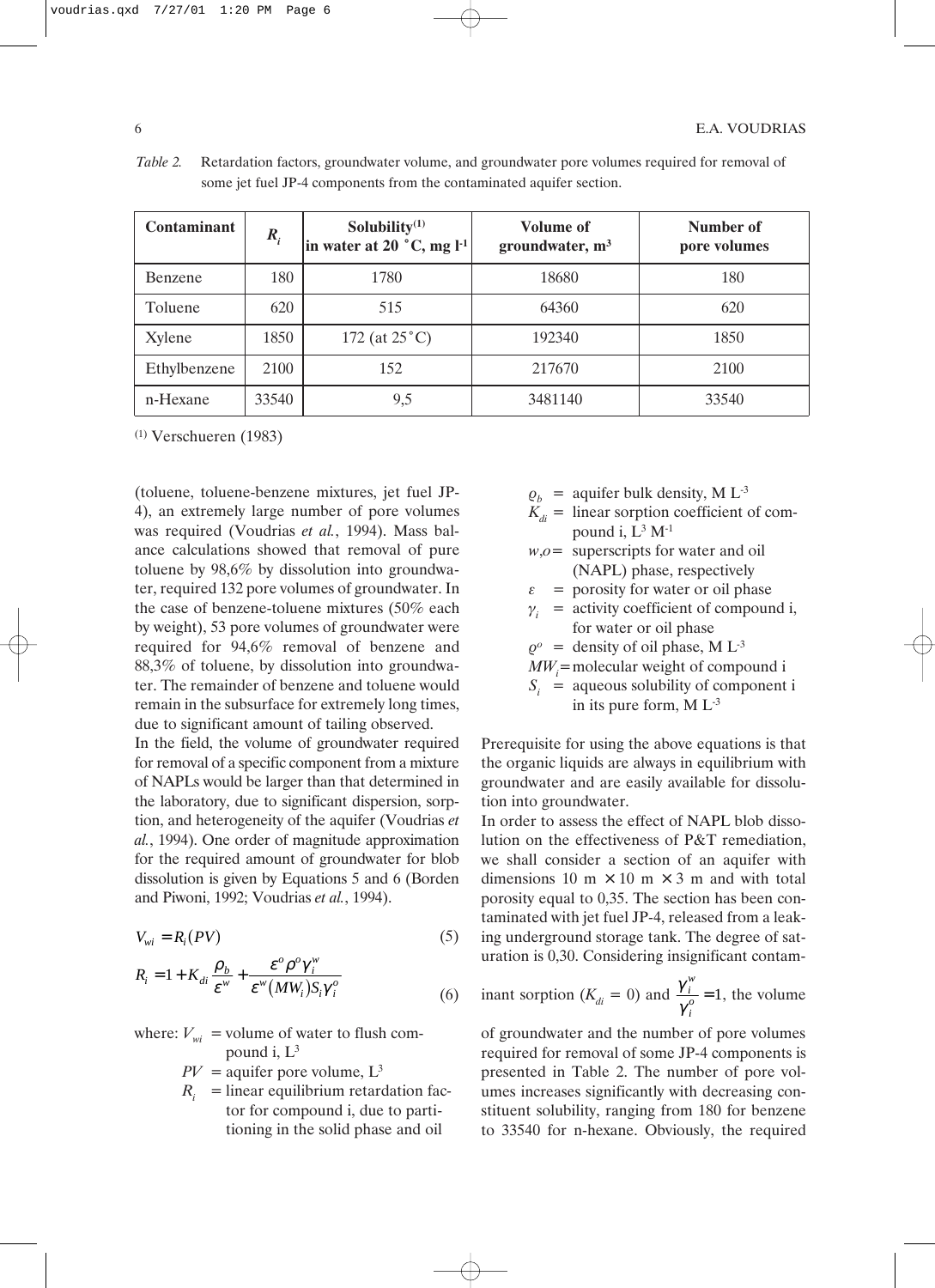| <b>Parameter</b>                          | $L = 100$ cm             | $L = 500$ cm                         | $L = 1000$ cm                        |
|-------------------------------------------|--------------------------|--------------------------------------|--------------------------------------|
| $a_z$ , cm                                | $0.015^{(1)}$            | $0.05^{(1)}$                         | $0,1^{(1)}$                          |
| $D_m$ , cm <sup>2</sup> sec <sup>-1</sup> | $8,46 \times 10^{-6(2)}$ | $8,46 \times 10^{-6}$ <sup>(2)</sup> | $8,46 \times 10^{-6}$ <sup>(2)</sup> |
| τ                                         | $0,7^{(3)}$              | $0,7^{(3)}$                          | $0.7^{(3)}$                          |
| $\varrho$ , g cm <sup>-3</sup>            | $0,866^{(4)}$            | $0,866^{(4)}$                        | $0,866^{(4)}$                        |
| $C_s$ , g cm <sup>-3</sup>                | $515 \times 10^{-6(5)}$  | $515 \times 10^{-6(5)}$              | $515 \times 10^{-6(5)}$              |

Table 3. Input parameters for simulation of P&T remediation limited by a toluene pool dissolution.

 $(1)$  Gelhar *et al.* (1992)

(2) Wilke-Chang equation, cited by Li and Voudrias (1994)

(3) de Marsily (1986)

(4) Weast (1974)

(5) Verschueren (1983)

groundwater volume would be much higher in case of significant contaminant sorption  $(K_d > 0)$ , rendering again P&T remediation practically impossible.

The dissolved phase concentration arising from dissolution of a NAPL pool in groundwater, under conditions of uniform and steady flow, is described by Equation 7:

$$
V\frac{\partial C}{\partial x} = D_z \frac{\partial^2 C}{\partial z^2} \quad \text{with} \tag{7}
$$

$$
D_z = \alpha_z V + \tau D_m \tag{8}
$$

where:  $V =$  average pore velocity in the longitudinal direction,  $L t^{-1}$ 

- $D_z$  = transverse dispersion coefficient in the vertical direction,  $L^2 t^{-1}$
- $a<sub>z</sub>$  = transverse dispersivity in the vertical direction, L
- $C =$  dissolved NAPL concentration,  $M L^{-3}$
- $x =$  longitudinal Cartesian coordinate, L
- z = vertical Cartesian coordinate, L

For the proposed boundary conditions:

$$
C(0 < x \le L, z = 0) = C_s \tag{9}
$$

 $C(x, z = \infty) = 0$  (10)

$$
C(x = 0, z) = 0 \tag{11}
$$

where:  $L =$  length of the pool, L

$$
C_s = \text{NAPL solubility in water, M L}^{-3}
$$

The solution to the above equation is (Hunt *et al.*, 1988; Voudrias and Yeh, 1994):

$$
C(L, z) = C_s erfc\left[\frac{z}{2(D_z L/V)^{0.5}}\right]
$$
 (12)

This model was validated with experimental data by Voudrias and Yeh (1994).

Assuming that the areal dimensions of the pool do not change during the course of the dissolution process, i.e., that dissolution leads to a thinning of the pool, the time to complete dissolution will be:

$$
\tau = \frac{m}{L W M_{\alpha}} \quad \text{with} \tag{13}
$$

$$
M_{\alpha} = C_s \varepsilon \sqrt{\frac{4D_z V}{\pi L}}
$$
 (14)

$$
m = LWH\varrho\varepsilon\tag{15}
$$

where:  $\tau$  = pool dissolution time, t

$$
m =
$$
 mass of NAPL in the pool, M

- $L =$  length of the pool, L
- $W =$  width of the pool, L
- $H =$  height of the pool, L
- $M_a$  = mass transfer coefficient, M L<sup>-2</sup> t<sup>-1</sup>
- $C_s$  = NAPL solubility in water, M L<sup>-3</sup>

 $\epsilon$  = aquifer porosity

The expression for the mass transfer coefficient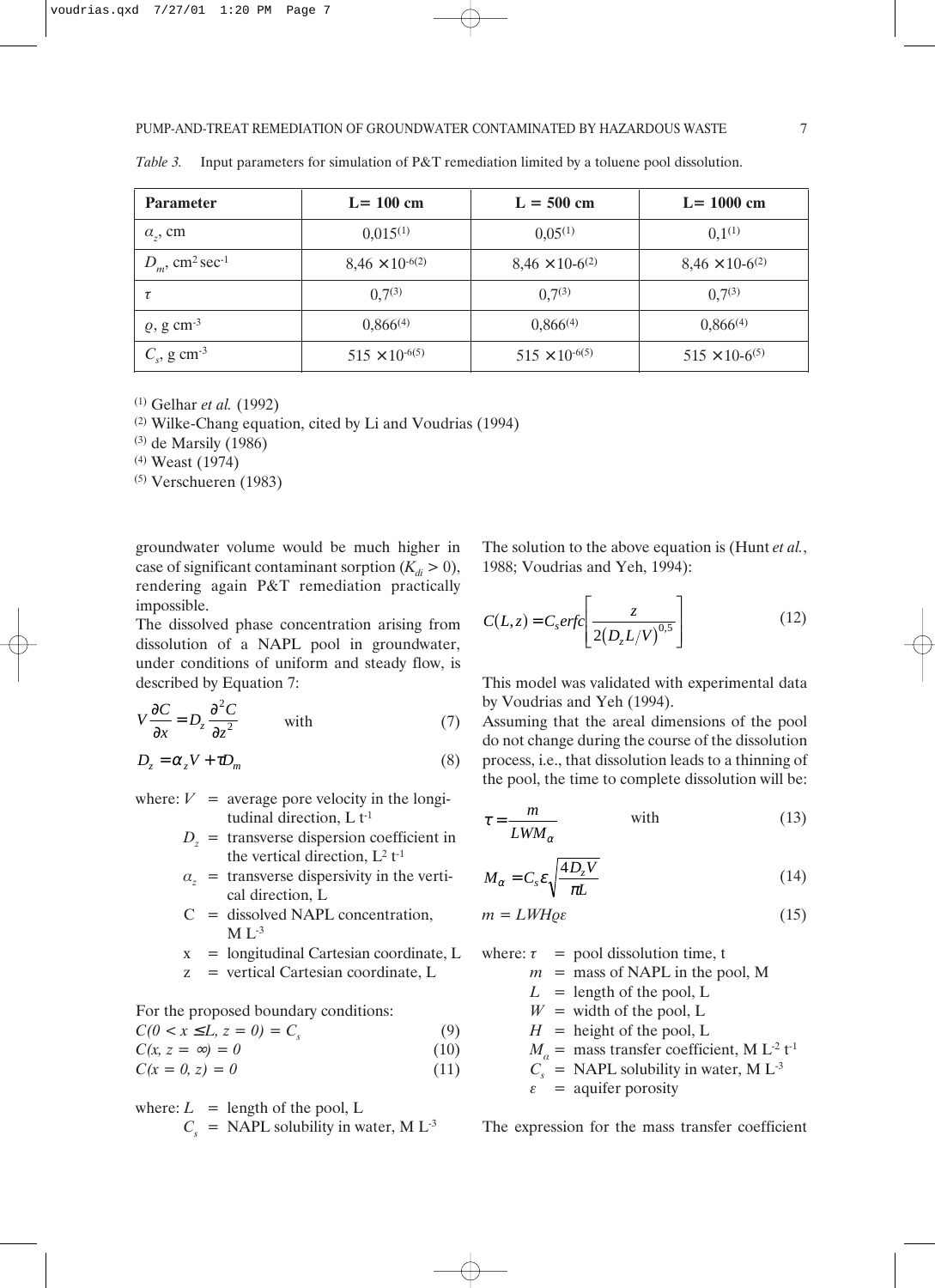

Figure 3. Simulation of toluene pools removal by dissolution into groundwater, as a function of groundwater velocity

(Equation 14) is given by Bird et al. (1960) and Johnson and Pankow (1992).

In order to assess the effect of NAPL pool presence on the effectiveness of P&T remediation, we shall consider the removal of toluene pools floating at the water table, by dissolution into groundwater. The original lengths of the pools were 100, 500, 1000 cm. The thickness of all pools was considered to be uniform and equal to 1% of the respective length. Using Equation 13 and the input parameters of Table 3, the respective removal time of the pools was computed. According to Figure 3, the removal time for groundwater velocities  $<$  20 m yr<sup>-1</sup> is of the order of several centuries, which renders the aquifer remediation by P&T, practically impossible. Similar results were also obtained from a

| <b>Parameter</b>                          | <b>Benzene</b>           | <b>Toluene</b>           | $1,1,2$ -TCA             | <b>TCE</b>               |
|-------------------------------------------|--------------------------|--------------------------|--------------------------|--------------------------|
| $a_{\nu}$ , cm                            | $0.05^{(1)}$             | $0.05^{(1)}$             | $0,05^{(1)}$             | $0,05^{(1)}$             |
| $D_m$ , cm <sup>2</sup> sec <sup>-1</sup> | $9,59 \times 10^{-6(2)}$ | $8,46 \times 10^{-6(2)}$ | $8,11 \times 10^{-6(3)}$ | $8,43 \times 10^{-6(3)}$ |
| τ                                         | 0.7 <sup>(4)</sup>       | 0.7 <sup>(4)</sup>       | 0.7 <sup>(4)</sup>       | 0.7 <sup>(4)</sup>       |
| $\varrho$ , g cm <sup>-3</sup>            | $0,879^{(5)}$            | $0,866^{(5)}$            | $1,44^{(6)}$             | $1,46^{(6)}$             |
| $C_s$ , g cm <sup>-3</sup>                | $1780^{(7)}$             | $515 \times 10^{-6(7)}$  | $4500 \times 10^{-6(6)}$ | $1100 \times 10^{-6(6)}$ |
| L, cm                                     | 500                      | 500                      | 500                      | 500                      |

Table 4. Input parameters for simulation of P&T remediation limited by NAPL pool dissolution

 $(1)$  Gelhar *et al.* (1992)

(2) Wilke-Chang equation, cited by Li and Voudrias (1994)

 $(3)$  Lyman *et al.* (1990)

(4) de Marsily (1986)

(5) Weast (1974)

(6) Schwille (1988)

(7) Verschueren (1983)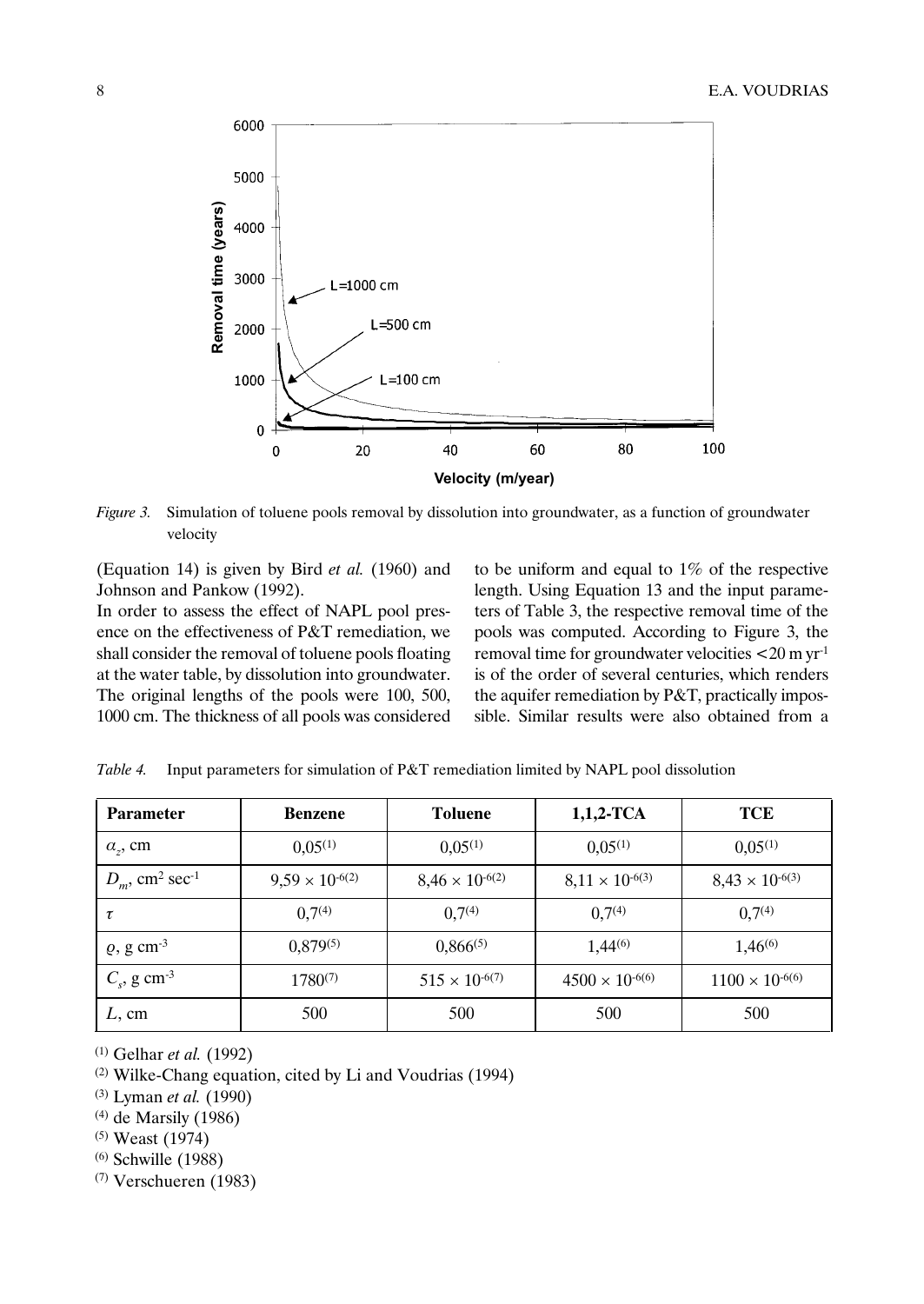

Figure 4. Simulation of NAPL pools removal by dissolution into groundwater, as a function of groundwater velocity

series of other NAPLs, occurring, often, in groundwater. In the latter case, it was observed that the pool removal time decreased (Figure 4) with increase of solubility of the respective NAPL: Toluene <1,1,2-Trichloroethylene (TCE)  $\epsilon$ Benzene  $\epsilon$ 1,1,2-Trichloroethane (TCA). The results of Figure 4 were produced from Equation 13, using the parameters of Table 4.

The time required for the removal of a NAPL pool is always much larger than the time required when the NAPL is in the form of ganglia. This is due to the much larger interface and, therefore, faster mass transport, occurring in the latter case. For complete NAPL removal, the dissolution time must be added to the desorption time of the dissolved contaminants, due to the tailing effects.

### **REFERENCES**

- Bird, R.B, Stewart, W.E. and Lightfoot, E.N. (1960), Transport phenomena, pp. 541, John Wiley and Sons, New York
- Borden, R.C. and Piwoni, M.D. (1992), Hydrocarbon dissolution and transport: A comparison of equilibrium and kinetic models, Journal of Contaminant Hydrology, 10, 309-323
- de Marsily, G. (1986), Quantitative hydrogeology, Academic Press, Orlando, Florida, pp. 440
- EPA (1994), Methods for monitoring pump-and-treat performance, Environmental Protection Agency, EPA/600/R-94/123, Washington D.C.
- Gelhar, L.W., Welty, C. and Rehfeldt, K.R. (1992), A critical review of data on field-scale dispersion in aquifers, Water Resources Research, 28, 1955-1974
- Hunt, J.R., Sitar, M., and Udell, K.S. (1988), Water Resources Research, 24, 1247-1259
- Johnson, R.L and Pankow, J.F. (1992), Dissolution of dense chlorinated solvents into groundwater. 2. Source functions for pools of solvents, Environmental Science and Technology, 26, 896-901
- Karickhoff, S.W. (1984), Organic pollutant sorption in aquatic systems, Journal of Hydraulic Engineering, 110, 707-735
- FaGrega, M.D., Buckingham, P.L. and Evans, J.C. (1994), Hazardous waste management, McGraw-Hill, New York
- Li, C. and Voudrias, E.A. (1994), Migration and sorption of jet fuel cycloalkane and aromatic vapors in unsaturated soil, Environmental Progress, 13, 290-297
- Lyman, W.J., Reehl, W.F. and Rosenblatt, D.H. (1990), Handbook of chemical property estimation methods, American Chemical Society, Washington D.C.